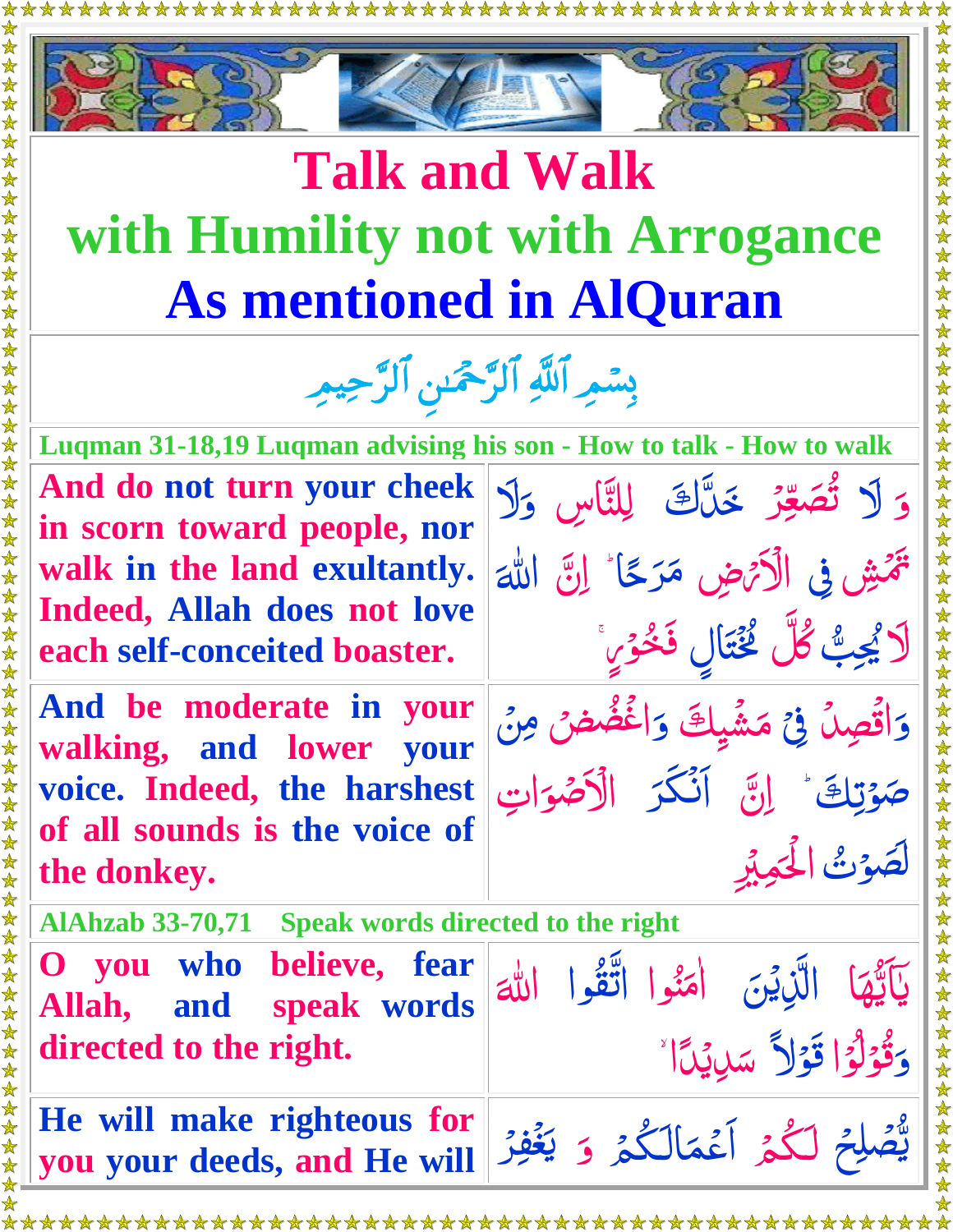**forgive you your sins. And whoever obeys Allah and His Messenger, then certainly he has attained a great achievement.**  $\tilde{\mathcal{S}}$ ؗڴ<sub>ۿ</sub> ڒۢڹٛۯڹڴ<u>؞</u>۫ ا<br>ا ل  $\tilde{\mathcal{S}}$ ب  $\frac{1}{2}$  $\frac{1}{\sqrt{2}}$  $\sum$  $\tilde{\mathbf{z}}$ و ن  $\frac{1}{2}$  $\tilde{\mathbf{r}}$ مَنْ يُّطِع  $\frac{1}{2}$  $\frac{1}{2}$  هّٰلل ا َ  $\frac{1}{2}$ و ه و س  $\overline{\phantom{a}}$ ل  $\overline{\phantom{a}}$  $\tilde{ }$  $\overline{\mathcal{S}}$ برشولة فَقَلْ (<br>L فَازَ فَوْزًا ً فَوْزًا عَظِيْعًا  $\tilde{ }$ ا<br>المراجع<br>المراجع م ِّظي  $\frac{1}{2}$  $\tilde{\Omega}$ ع **AlIsra 17-53 Shaitan uses man's words to cause dispute And say to My servants to speak that which is best. Indeed, Satan sows discord among them. Indeed, Satan is to mankind a clear enemy.**  $\frac{1}{2}$ وَ قُلُ لِّعِبَادِيَ Ĵ  $\frac{1}{2}$  $\frac{1}{2}$ ِّ<br>عِبِّ ِ<br>لِ  $\frac{1}{2}$ لِّعِبَادِيَّ يَقُوْلُوا ل  $\frac{1}{2}$ **CONTROL** يَقُوْلُوا الَّتِيْ  $\tilde{\phantom{0}}$  $\sum$  $\tilde{\zeta}$ ِِّه  $\frac{1}{2}$ ن  $\tilde{ }$ آخَسَنُ اِنَّ  $\leq$  $\ddot{\bullet}$ الشَّيْطٰنَ يَنْزَعُ  $\frac{1}{2}$ i<br>Sisa  $\tilde{\mathbf{y}}$ ر<sup>ق</sup>بر غُ  $\tilde{\mathcal{S}}$ م ه  $\overline{1}$  $\ddot{\cdot}$ وبر<br>ين  $\sqrt{\frac{1}{2}}$ <u>رَ</u> بَيْنَهُمۡ ۚ إِنَّ الشَّيۡ  $\ddot{\cdot}$ ا i<br>Sisa  $\frac{1}{2}$  طن े<br>स  $\ddot{\phantom{0}}$ كَانَ لِلْإِنْسَانِ  $\frac{1}{\sqrt{2}}$ لِلَانَسَ  $\frac{1}{2}$ لِلْإِنْسَانِ ا ً عَكْوًّا مُّبِيِّنًا  $\tilde{\mathbf{C}}$ ا<br>ا ن بِّي م  $\frac{1}{2}$ U<br>A  $\ddot{\hat{}}$ **AlIsra 17-28 If you cannot help a needy- say at least a word of kindness And if you have to turn away from them (needy), awaiting mercy from your Lord, which you expect, then speak to them a word of kindness.**  $\frac{1}{2}$ وَإِمَّا تُعْرِضَنَّ عَنْهُمْ  $\zeta$  $\ddot{\bullet}$ á **ئ**<br>لا و<br>ڏ  $\tilde{\mathcal{S}}$  $\overline{1}$  $\tilde{\mathbf{z}}$  $\tilde{\textbf{a}}$ عَنْهُمْ م<br>م ٓاء é ابْتِغَاءَ ب<del>َ</del>حْمَةٍ  $\sum_{i=1}^{n}$ Í ر َ  $\frac{1}{2}$ ن ِّقِنَ تَرَبُّوْهَا فَقُل هُّمَ قَوْلاً  $\sum$ <u>ئی</u><br>د بالعا  $\tilde{J}$  $\tilde{ }$ Ź ر<br>د **C**  $\tilde{\mathcal{S}}$  $\frac{1}{2}$  $\frac{1}{2}$ ل<br>ا هيشوتا  $\frac{1}{2}$  $\tilde{ }$  $\sqrt{2}$  $\ddot{\bm{\delta}}$ **AlIsra 17-23 To parents speak a gracious word And your Lord has decreed that you worship none except Him, and (show) kindness to parents. If they attain old age (while) with you, one of them or both of them, do not say to them a word of**  وَقَضى ؆بُّل*ُّ*تَ  $\sum_{i=1}^{n}$ باعي رَبُّكَ الَّا تَعْبُدُوا إِلَّا إِيَّاهُ  $\frac{1}{2}$ Ĺ  $\frac{1}{2}$ ś ت ا Ś  $\frac{1}{2}$  $\frac{1}{2}$ وبالوا  $\overline{\phantom{a}}$ بِالْوَالِدَيْنِ با  $\frac{1}{2}$ ِّ لِدَيْنِ اِحْسَانَا  $\tilde{ }$ اِحْسَانًا ؕ اِمَّا يَ*بَّ*  $\tilde{\phantom{a}}$  $\zeta$  $\frac{1}{2}$  $\frac{1}{2}$ يَبْلُغَنَّ<br>أ  $\ddot{\cdot}$ غ ل  $\mathfrak{c}$ عِنْكَ الصَّ بر<br>ا الكِبَرَ أَحَلُّهُمَا أَحَاهُ هَمَا أَوْ كِالْهُمَا<br>-<u>í</u>  $\mathcal{L}$ م ه ل  $\overline{1}$  $\cdot$ **∕** ك فَلَا تَقُلُ لَهُمَآ  $\frac{1}{2}$  $\tilde{\mathbf{z}}$ لَّهُمَا َ أَتِّ وَّلَا تَنْهَزُهُمَا  $\overline{\phantom{a}}$  $\frac{1}{2}$  $\frac{1}{2}$ م<br>مرهم<br>ا ر<br>ر ه ن  $\tilde{\mathbf{z}}$ ت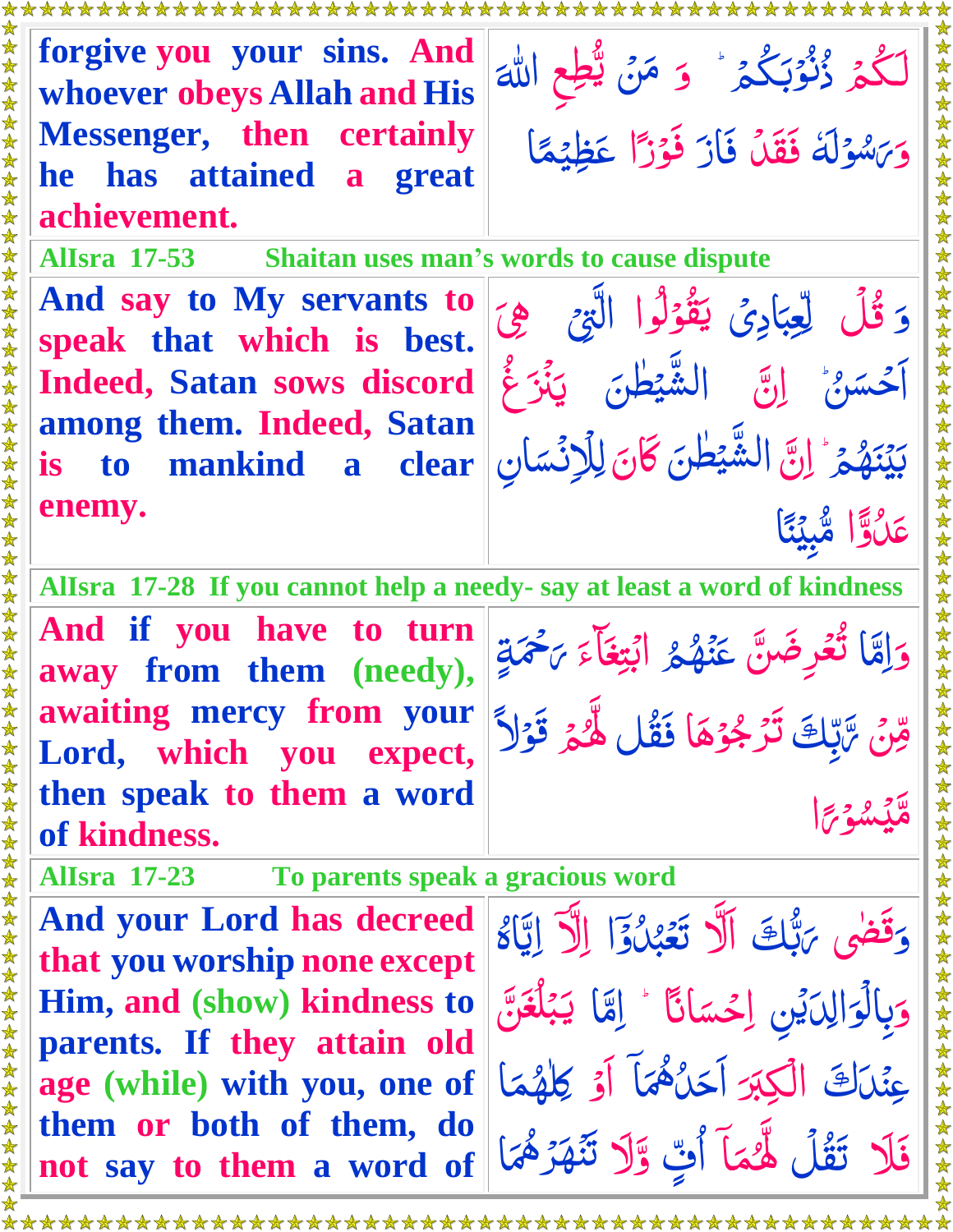\*\*\*\*\*\*\*\*\*\*\* لَّهُمَا قَوْلاً كَرِيْمًا **disrespect, nor shout at** كُر <u>چُ</u> وَقُلَ لَهُمَا Î  $\tilde{\zeta}$  $\overline{\mathbf{r}}$ ر<br>م  $\tilde{\lambda}$  $\overline{a}$  $\tilde{\mathbf{z}}$ **them, and speak to them a gracious word. AlIsra 17-37 Do not walk upon the earth in arrogance And do not walk upon the**  وَلَا تَمَّشِ فِى الْأَيْضِ مَرَجًا مَرَ حًا ٗ اِنَّاتَ ا ح ر  $\ddot{\phantom{0}}$  $\overline{\phantom{a}}$ ر<br>ر ر<br>د  $\tilde{J}$  $\frac{1}{2}$ **earth in arrogance. Indeed, you can never tear the earth** وَ لَنْ تَبْلُغَ لَنْ تَخْرِقَ الْأَتْرَضَ  $\frac{1}{2}$  $\frac{1}{2}$  $\frac{1}{2}$  $\frac{1}{2}$ **and never can you reach to** لْجِبَالَ طُؤلاً ال ļ ا **the mountains in height.**  $\frac{1}{2}$  $\tilde{\zeta}$  $\frac{1}{2}$  $\frac{1}{2}$ **AlBaqarah 02-83 And speak good to all mankind** ِّ وَ قُوْلُوَ الِلتَّاسِ ل ن س ح لِلتَّاسِ حُسْنَا  $\frac{1}{2}$ j **And speak good to mankind.** َ  $\ddot{\tilde{}}$ ن<br>أ  $\tilde{=}$  $\overline{\phantom{a}}$  $\frac{1}{2}$  $\frac{1}{2}$  $\frac{1}{\sqrt{2}}$ **AnNisa 04-08 Speak word of kindness to needy And when the near of kin**  القِسْمَةَ أُولُوا الْقُرْبَى و ا ذ ِّ ا َ ل حَضَرَ الْقِسْمَةَ  $\frac{1}{2}$  $\frac{1}{2}$ J  $\overline{\mathbf{A}}$  $\tilde{ }$  $\frac{1}{2}$ **and the orphans and the needy are present at the**  وَ الْمَسْكِيْنُ الْيَتْمَى وَالۡيَتَٰلَٰى ل لْمَسْكِيْنُ ۚ فَاتَرْتُوَّهُمْ  $\sum_{i=1}^{n}$ ا Ĵ ֺ֚  $\sum_{\alpha}$  $\Delta$ لي<br>مر **division (of the inheritance),**  $\overline{\phantom{a}}$  $\tilde{J}$  $\tilde{\mathcal{S}}$  $\overline{\phantom{a}}$  $\overline{\phantom{a}}$  $\frac{1}{2}$  $\ddot{\phantom{a}}$ ֧֚֚֝ **then provide for them from**  ه ن ِّ م وَقُوْلُوۡا لَهَيۡ قَوۡلاً مَّعۡرُوۡنَا ل  $\frac{1}{2}$ Ĵ **it, and speak to them words**  ś  $\tilde{\mathbf{z}}$  $\ddot{\bm{\delta}}$ É  $\tilde{ }$ ر<br>(  $\frac{1}{2}$  $\frac{1}{2}$  $\frac{1}{2}$  $\sum$  $\tilde{\mathcal{S}}$  $\overline{\phantom{a}}$  $\frac{1}{2}$ **of kindness. AnNisa 04-171 Do not attribute a word toward Allah if he did not say O People of the Scripture,** يَاَهَلَ الْكِتْبِ لَاتَغَلَّوُا فِي دِيُنِكُمْ ت  $\int$ د<br>ک ֺ֦ j  $\tilde{\mathcal{S}}$  $\overline{\phantom{a}}$  $\tilde{\zeta}$ **do not commit excess in**  عَلَى اللهِ إِلَّا الْحَقَّ **your religion, nor say about**  ا<br>ا  $\overline{\mathbf{L}}$  $\bigcup$ وَلَا تَقُوْلُوْا عَلَى ل ا ل  $\frac{1}{2}$ **C**  $\ddot{\phantom{0}}$  $\tilde{r}$  $\overline{\phantom{a}}$  $\frac{1}{2}$  $\frac{1}{2}$ **Allah except the truth. AlAaraf 07-33 Do not attribute a word to Allah which you do not know Andthat you say about Allah** عَلَى ال<mark>ل</mark>ّٰهِ مَا تغلمۇن توَّانَ تَقُوْلُوۡا عَلَى ل ل م  $\frac{1}{2}$  Í  $\overline{a}$  $\tilde{\phantom{a}}$  $\ddot{\phantom{0}}$  $\frac{1}{2}$  $\tilde{\mathbf{r}}$  $\frac{1}{2}$  $\frac{1}{2}$  $\frac{1}{2}$ **that which you do not know.**